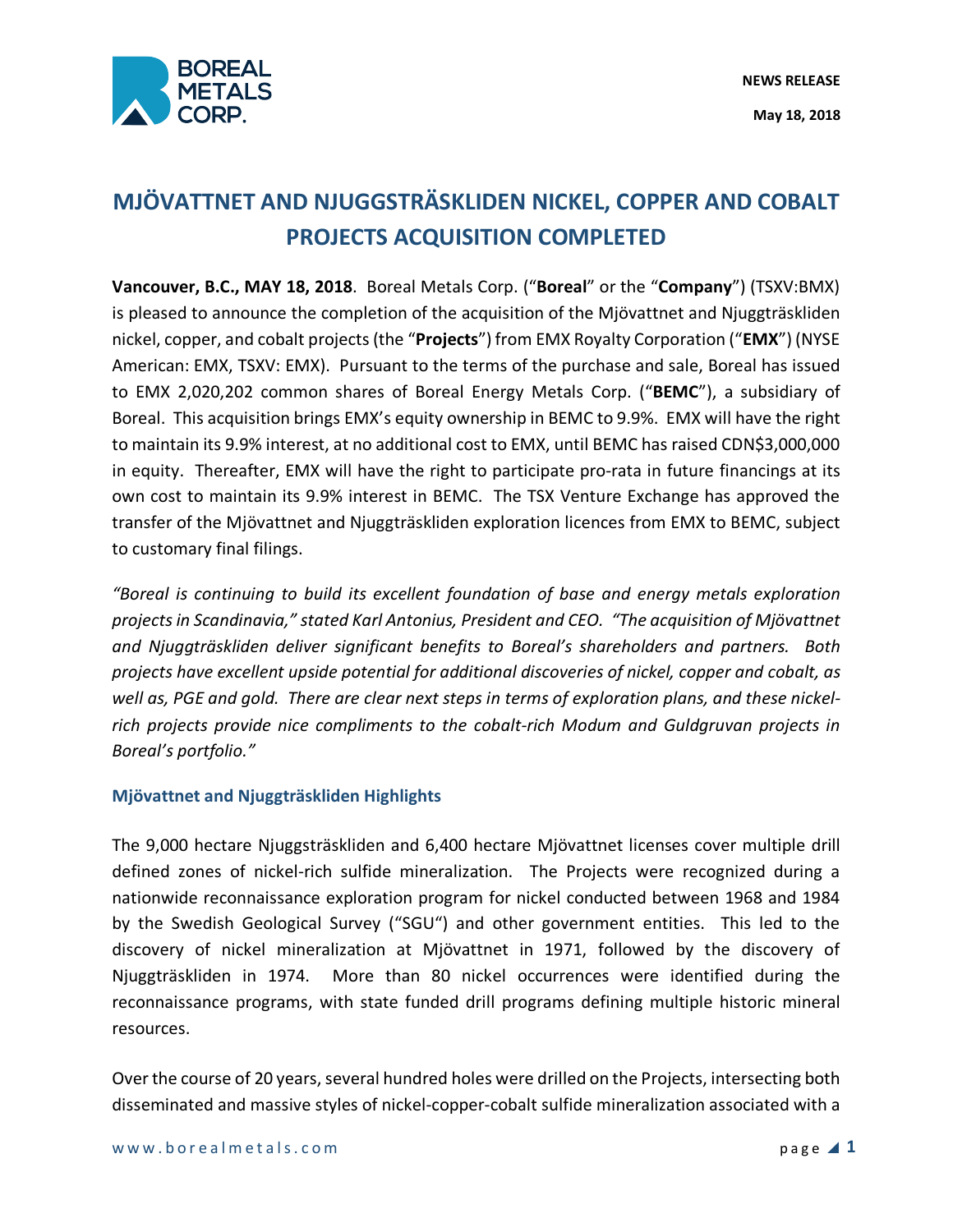suite of Proterozoic-aged mafic and ultramafic intrusions. The mineralization remains open at depth, and possibly along strike in several cases. More recent work included geophysical surveys and limited re-sampling of historic drill core for platinum group elements (PGEs) and gold. These elements are shown to be enriched at Njuggträskliden and Mjövattnet, but their distribution is not well understood at present, and represents additional upside potential.

The Projects are accessible year-round, with infrastructure including paved roads, water and power, as well as skilled labour in nearby municipalities.

Given the limited shallow historic drilling (i.e., generally drilling <150 m) and untested targets at depth and along strike, Boreal believes that there is excellent potential for new discoveries at the Mjövattnet and Njuggträskliden properties.



### **About Boreal Metals Corp.**

Boreal is a mineral exploration company focused on the discovery of Zinc, Copper, Silver, Gold, Cobalt and Nickel deposits in exceptional, historical mining project areas spanning Sweden and Norway. The Company aims to discover new economic mineral deposits in known mining